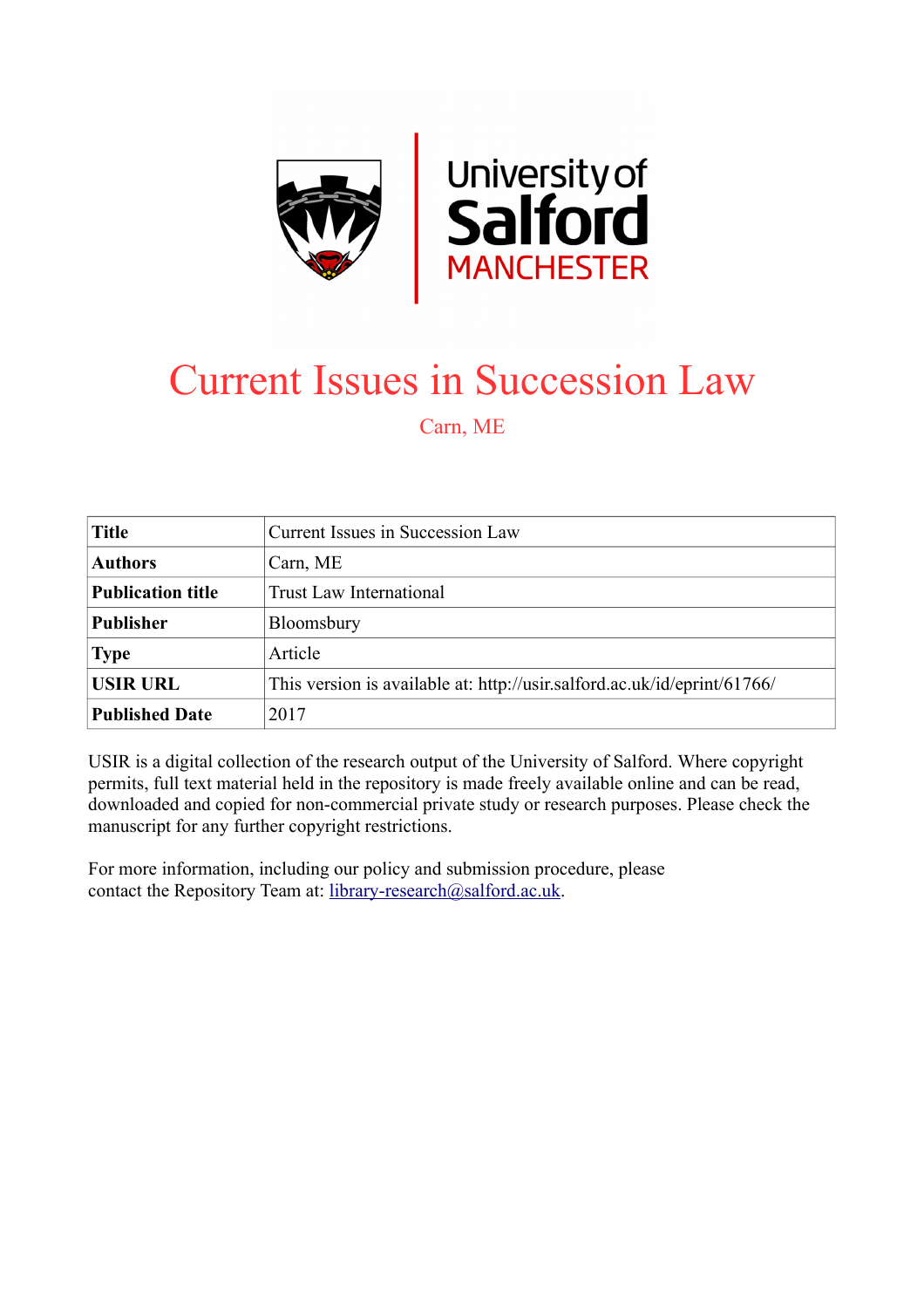## *Current Issues in Succession Law*

As a series of essays rather than a work composed by a single author, *Current Issues in Succession Law* is able to present a number of different points of view on a diverse range of topics. While all are connected by the central theme of the law of succession, each chapter investigates an individual issue in impressive detail, providing a thorough compendium for anyone interested in, or associated with, this area of law. Although the vast majority of the authors are academics, including such heavyweights as Professor Lionel Smith, there is also a welcome contribution from practitioners with experience of handling such matters in real world situations. The relevance of this work to the current law of succession cannot be overemphasised and, despite its accessible size and small stature, is a compilation of the highest standard.

As a collection of individual papers, there is always the risk that such a work will present itself more as a Frankenstein's creature, a whole grafted together from a disparate collection of assorted parts. While this is true in one respect (the editors, like Dr Frankenstein, chose the best components available rather than one imperfect whole), *Current Issues in Succession Law* never comes across as anything other than a cohesive legal text. Much credit must be given to the editors for this accomplishment, but it also speaks to the consistent high-standards of the contributing authors.

It would be an exaggeration to label the order of chapters in *Current Issues in Succession Law*  intuitive. Nevertheless, the contents are arranged in a sensible fashion with the added bonus that the material is presented in such a way that it never becomes monotonous. The chapters are manageable to even a novice in this field. They are concise without being superficial and yet detailed enough to cover all necessary legal questions. The natural breaks between chapters prevents the reader from becoming either complacent or numb, with new topics constantly arising to refresh interest and keep the mind keen. Each of the chapters wonderfully synthesises a complex and disparate history of both statute and case law related to its respective issue. Even for those with experience of succession law, this work will promote new avenues of thought and raise questions that have probably never even been considered.

While *Current Issues in Succession Law* could hardly be considered essential reading for all academics and practitioners, it certainly achieves that status for anyone connected to either the teaching or practice of wills and probate. With respect to those associated in any with estate planning, it could easily be categorised as indispensable. By spotting and dealing with the modern problems and issues related to the law of succession, a diligent reading of this book will help to avoid potential pitfalls and identify deficiencies in existing testamentary instruments. From a practical perspective, this is one of its greatest strengths.

One of the most attractive aspects to this book, approaching it as I do from an academic standpoint, is the gravitas of its contributing authors. From a property law perspective it is an impressive line-up and one that inspires great confidence in the material contained within. Furthermore, the academic experience of the authors in this field adds clarity to what would otherwise be an extremely confusing area of law. *Current Issues in Succession Law* is written to be read easily, its material designed to be readily synthesised and absorbed by its reader.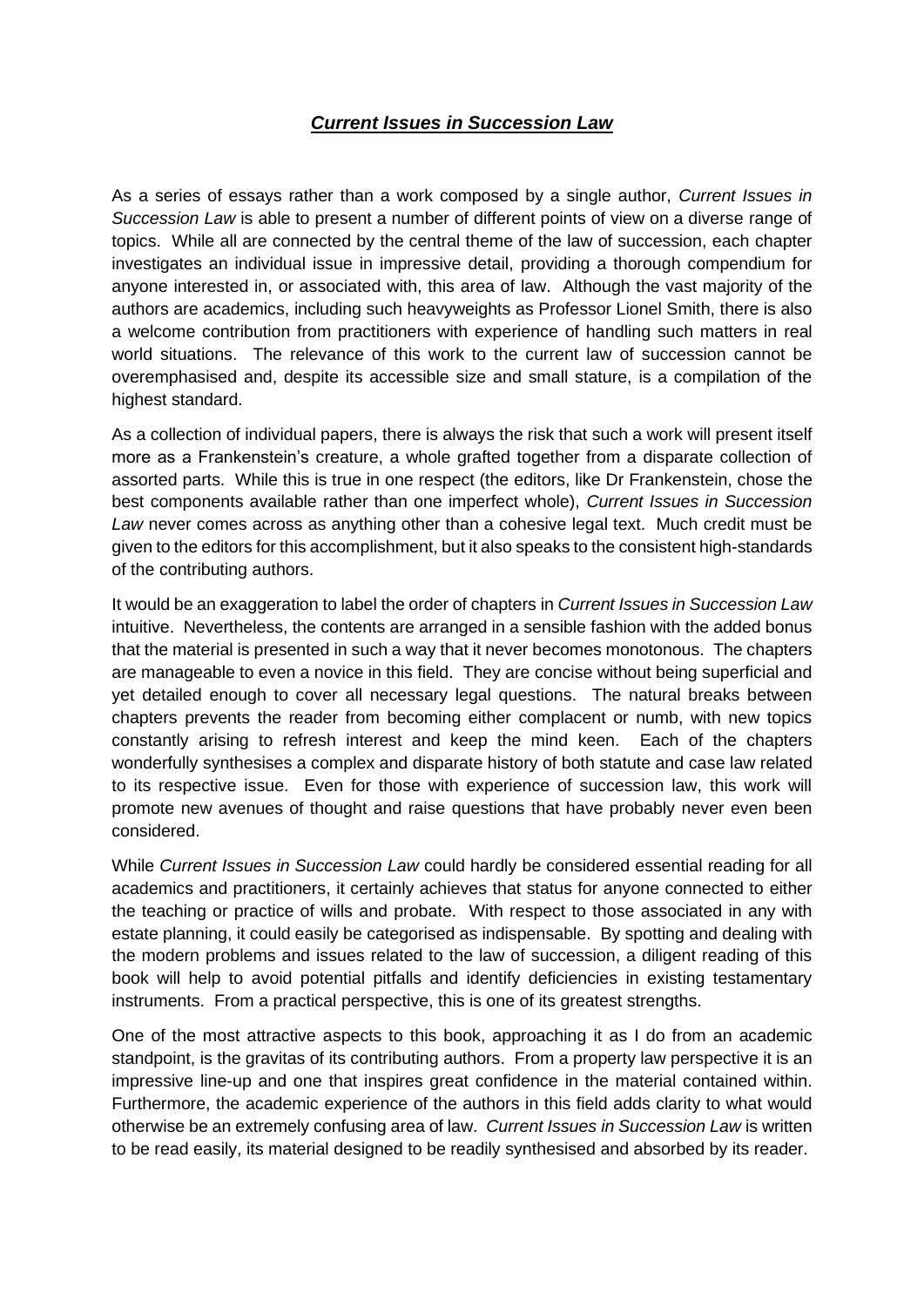Having talked about the general characteristics of the book, it is worth considering some of its individual chapters in more detail, although it is unfortunately not possible to do justice to all of them in so limited a forum as a book review.

The first chapter is sensibly placed and acts almost as a prologue to the work as a whole, helping to put this area of law into context for any reader (including myself) not altogether familiar with its details and innate intricacies. This is one of the ways that the book makes itself so accessible to readers from all backgrounds in law. Its author, Roger Kerridge, explains the reforms undertaken with the entry into force of the Inheritance and Trustees' Powers Act 2014, a statute influenced by the Law Commission through several Reports. Rather than presupposing knowledge of this area of succession law, however, Kerridge delves into the background to the statute and the issues that it sought to address, whether, in his opinion, successfully or not. He examines the law as it has developed and the recommendations made by previous Law Commission Reports and statutes. This approach helps the reader build up a good base of knowledge and also appreciate why this area of law has been in need of change on so frequent a basis. Breaking away from purely academic support and criticism, Kerridge also examines questions that are relevant for practitioners, reflecting the dual-use nature of this book. It is never intended to be solely for either academics or practitioners; like its cadre of contributing authors, it encapsulates both fields.

The second chapter, while again appealing to both practitioners and academics, also operates as something of a cautionary tale to anyone thinking of creating instruments to deal with their property after they have died. With the rise in testamentary documents created without the benefit of legal advice, this chapter is well worth a read by all prospective testamentary instrument writers. In particular, it deals with the various avenues that may be used to challenge testamentary dispositions. In a similar respect, chapter seven deals with legal capacity for creating testamentary instruments, together with related issues such as want of knowledge and approval. From personal experience, these are extremely salient topics and are often the basis of questions from both students and prospective will makers alike. Such things are not usually covered by a conventional survey course on property law and are an extremely welcome addition. Such things are not easily explained when raised informally in a classroom or client meeting and I would certainly suggest that anyone with questions on these issues should read these chapters.

Chapter six is composed by one of the editors, Birke Häcker, a Senior Research Fellow at the Max Planck Institute for Tax Law and Public Finance in Munich. While this by itself is unremarkable beyond the author's impressive credentials, one aspect of real benefit is the presentation of a contrasting viewpoint on this area from a Civil Law perspective. This is, I feel, an extremely useful comparison and helps to put into context many of the issues that we deal with in our own jurisdiction. In addition, this chapter also offers an insight into how wills may be interpreted once their creator has passed away and answers key questions that many people have not even thought of asking. It is often taken for granted that one's wishes will simply be carried through or that if a solicitor is employed, a testamentary document shall be watertight. This chapter helps to remedy these misconceptions (undoubtedly to the dismay of many readers) and also provides valuable advice on how to avoid such problems. The practical manner in which a testamentary document is analysed, interpreted, and, potentially, rectified is discussed admirably.